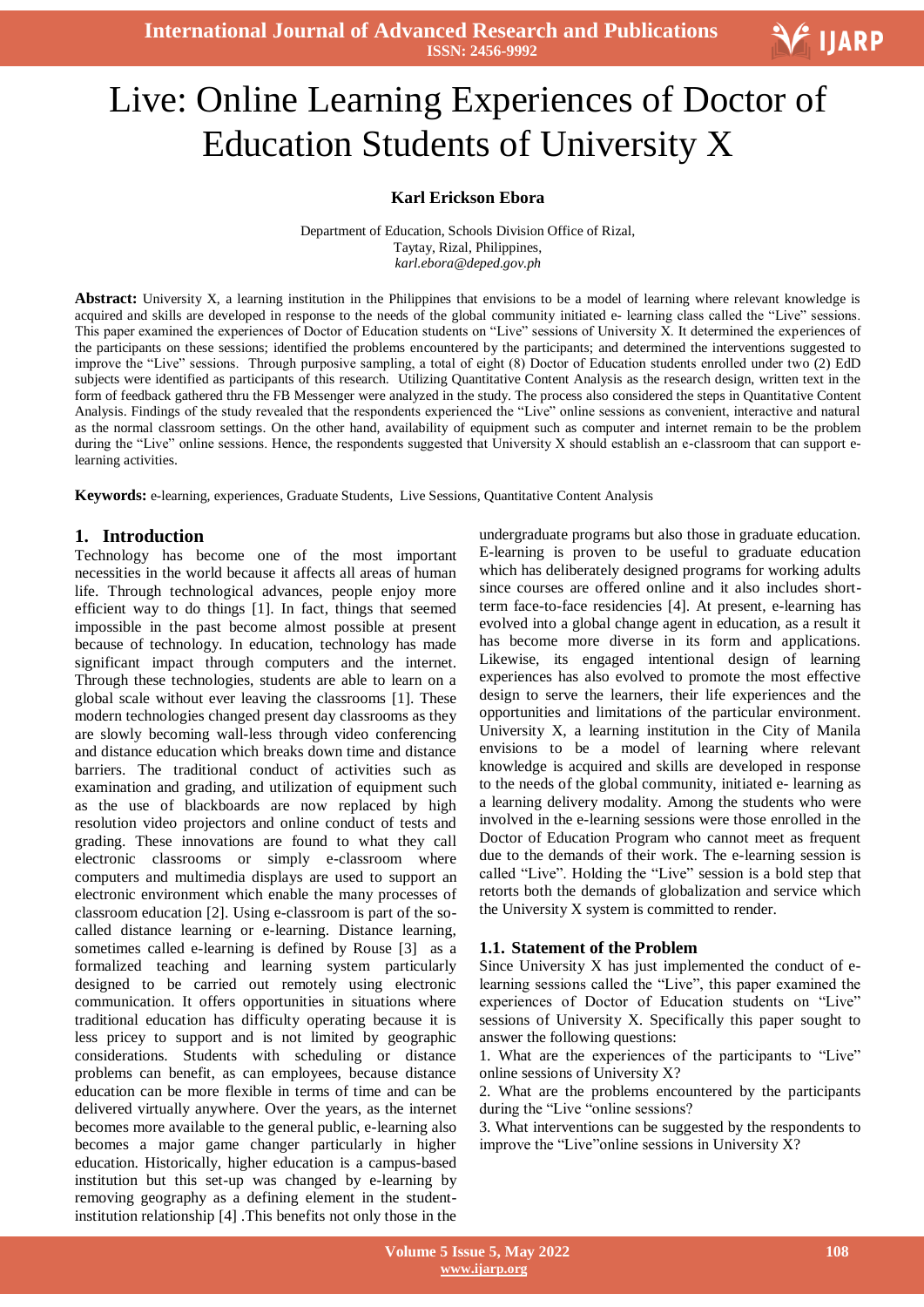

# **2. Literature Review**

Gone are the days when learning has to be one-size-fits-all or confined to the classroom. Hence, the 21st century teacher needs to be ready to provide technology-supported learning opportunities for their learners and must know how technology can support students' learning [5] . It is considered that t to be effective in the 21st century, citizens and workers must be able to create, evaluate, and effectively utilize information, media, and technology [6].

According to Panlilio [5] "the 21st century teacher needs to be prepared to provide technology-supported learning opportunities for their students and must know how technology can support students' learning" (para. 2). Technology supports learning in so many ways and with the help of the teacher it offers motivation, individualized and problem-based learning, cultivation of higher order thinking skills (HOTS), and invites active involvement of the learner which led to a more productive teaching-learning process.

Computers also provide individualized instruction designed to meet students' individual needs. Using CAI or Computer-Assisted Instruction, the teacher is relieved of so many activities in his personal role as classroom tutor. CAI means the use of computers to show programmed instruction in teaching new concepts, engaging learners in creative tasks and problem solving, and assisting the learners with specific learning tasks [7]. With CAI, students can practice basic skills or knowledge through repetitive exercises which reinforce learning [8] .

In line with this, Zarsadias [9] asserted that there has been a transformation in the classroom through technology from one that teaches to the middle to one that adjusts content and pedagogy based on individual student's needs. This notion matches the learning style and multiple intelligences theories. Gardner emphasized that there are multitude of intelligences and that understanding these intelligences is a beginning to understand diversity of students. Hence, teachers must reflect how their students' minds are different from one another and help them use their mind [10]. This supports the idea that technology enhances the multiple intelligences and that teachers are agents in developing these. Teachers, through technology, can develop this intelligence by providing enrichment opportunities in each area of intellect [11].

Meanwhile, the study of Geisert and Dunn [12] emphasized that students differ in learning style as they could either be visual, auditory, kinaesthetic, or tactile. They revealed that a new generation of computer software suited to a student's preferences has been developed and its use in the classroom has yielded dramatic results.

Indeed, education can leverage technology to create an engaging and personalized environment to meet the emerging educational needs of this generation [13]. Salandanan [14] stated that "present day leaders are intensely analyzing and interpreting trends, movements, and directions in the course of time with an end of view of getting ready for changes in the future" (p. 1). Teachers should not be afraid to take risks and should be willing to innovate. Part of that innovation is the integratation of ICT in the classroom since the traditional 20th century practices will no longer provide them with skills needed to teach modern day learners [15].

On the other hand, teachers as instructional leaders should establish conditions in which individual students can

 actualize their learning abilities [14]. It is important for teachers to integrate technology in their pedagogy because "new levels of learning require the appropriate use of stateof-the-art instruction with the use of ICT and the involvement of computer to pedagogy makes up for good instruction" [8].

Relatedly, Ross and Bailey [16] pointed out that teachers must have the skills to effectively run ICT equipment as well as understanding on how the equipment enhances student learning. This is in line with the UNESCO's vision of a 21st century teacher, which describes that teachers of today must know how to use technology to support their students' learning by providing technology-supported learning opportunities [17].

As a result the  $21<sup>st</sup>$  Century Curriculum and Instruction encourage the integration of community resources beyond school walls. In terms of professional development, it encourages knowledge sharing among communities of practitioners, using face-to-face (in person), virtual (online) and blended communications. In terms of  $21<sup>st</sup>$  century classroom, it supports expanded community and international involvement in learning, both face-to-face and online [6].

The  $21<sup>st</sup>$  century transformed the way learners learn as the teaching-learning processes are not confined only in the four (4) walls of the classroom. Today, students can be found reviewing botany outdoors using their mobile phone as a textbook. They play games and study on a single device with the two activities often overlapping. They interact with peers in other classrooms - down the hall and halfway around the world. And they study at home, at any time of day, in ways we couldn't have imagined in the pre-Internet world [18].

Technology may be the foundation of the 21st century classroom however; it is the work of innovative school leaders and teachers that is truly transforming teaching and learning. Among these changes include personalized learning, project-based learning and distance learning which redefine how students learn and how their progress is assessed. These trends are also shifting educators' priorities, and providing new ways for them to engage and inspire their students [18].

E-learning or distance learning promises ways to better inpsire and motivate students. With its features, it brings with it new dimensions in education. Since it is self-paced, it gives students a chance to speed up or slow down as necessary. Being it self-directed, it allows students to choose content and tools appropriate to their differing interests, needs, and skill levels. Thus, it accommodates multiple learning styles using a variety of delivery methods geared to different learners which are more effective for certain learners [19].

E-learning also breaks the geographical restrictions of faceto -face learning. According to WordWideLearn, [19] , thru e-learning, geographical barriers are eliminated, hence, travel time and associated costs (parking, fuel, vehicle maintenance) are reduced.

In general, researchers agree that e-learning promotes flexibility, as learning happens whenever and wherever the students want; it supports individual approach, as students can learn on their own pace; it uses new technology and tools, as mobile devices and news from technology and science world that improve learning experience are easier to implement in online education than in traditional learning;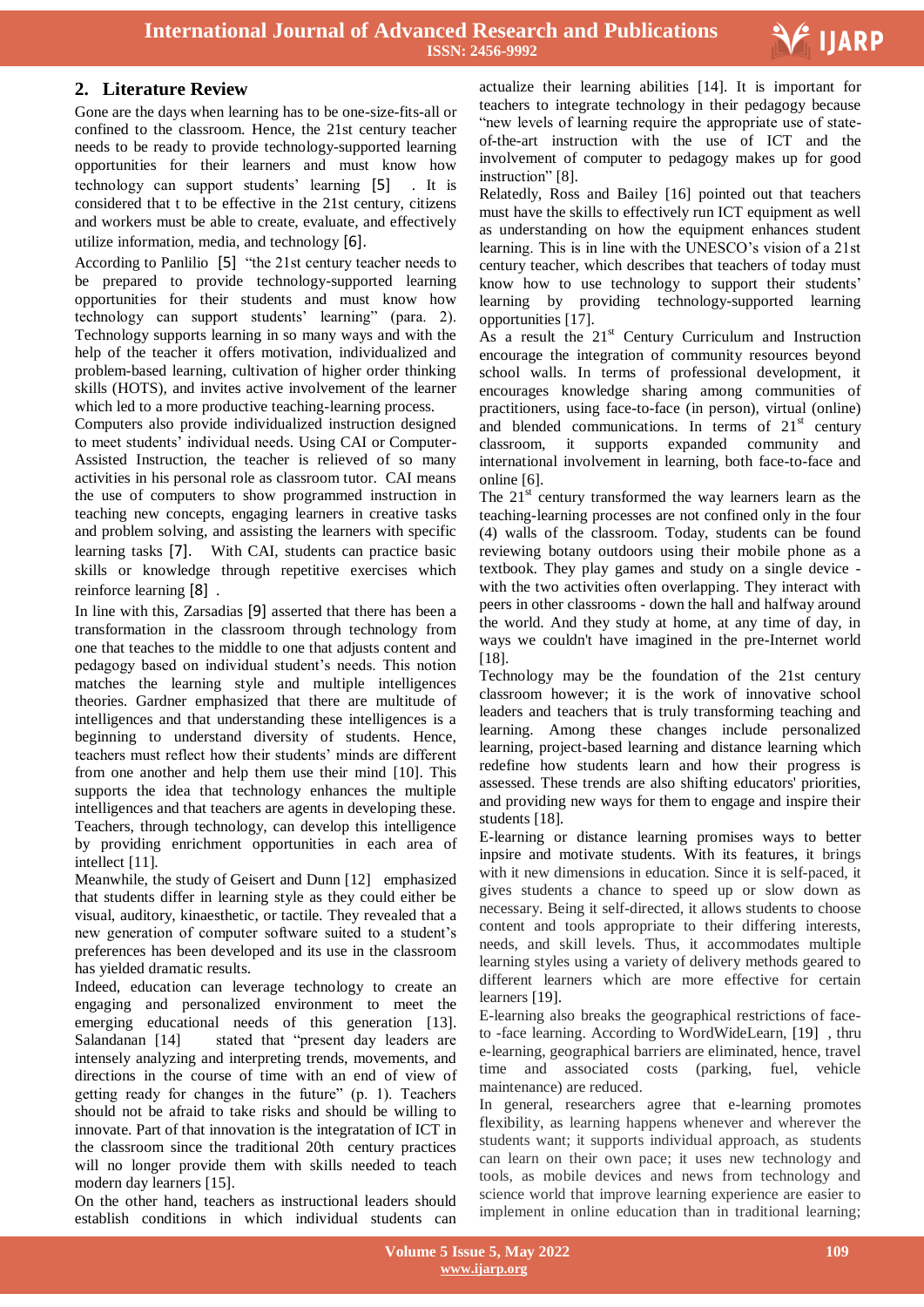

and it highlights accessibility, as it has a potential to make access to education equal and independent from financial or territorial issues [20].

# **3. Methodology**

## **3.1. Research Design**

This study utilized the qualitative research design particularly the Quantitative Content Analysis. According to Rose, Spinks, and Canhoto [21], content analysis can be applied to all kinds of written text such as letters, speeches or articles whether in print or digital, as well as text in the form of pictures, video, film or other visual media. It is used to a wide range of social science topics including gender and race, violence, media reporting and political communication. The advent of the internet also creates opportunities for using content analysis techniques to analyze online communication. Meanwhile, in Quantitative Content Analysis, a concept is chosen for examination and the analysis involves quantifying and counting its presence wherein the main goal is to examine the occurrence of selected terms ( can be a word, word sense, phrase, sentence, themes) in the data [22].

This study employed Quantitative Content Analysis because the researcher believes that it is the most appropriate research design for the study. Primarily, the paper examined the online learning experiences of the respondents which satisfies the subject (internet/ online communication) wherein the design is used. Second, a written text in the form of messages in the Messenger was utilized to gather responses which was analyzed later in the study. Lastly, the analysis involved quantifying selected terms and frequency counts of these terms which matches the data analysis in Quantitative Content Analysis. All these things satisfy the requirement in using Quantitative Content Analysis, hence, it is used in this paper as the most appropriate research design.

#### **3.2. Roles of the Researcher**

The study aimed to examine the experiences of Doctor of Education students on "Live" sessions of University X. As a researcher, it is his task to identify those Doctor of Education students as they would be the participants of the study.

The researcher is also tasked to gather data by analyzing the textual responses (Messenger responses) of the participants regarding their "Live" sessions. It was also his task to formulate the research question, formulate the hypothesis, determine the sampling and unit of analysis, collect data, code, and formulate conclusions of the study.

#### **3.3. Research Participants**

A total of eight (8) participants were included in the research. These eight (8) participants were chosen using purposive sampling. Purposive sampling was utilized based on criteria related to the research [23]. For this study, participants should be Doctor of Education students enrolled under Human Resources Management and Development (C427 0ED) and Leadership Theories and Organizational

 Design (C425 ED) of University X. They were chosen because they were enrolled in the two (2) EdD subjects that first employed the "Live" sessions in University  $X$ . It can be noted that there were only eight (8) participants in this qualitative study who were chosen through purposive sampling. According to the Center for Innovation in Research and Teaching [24] , samples in qualitative study is small, usually with 10 or less participants only. Mason [25] also recommended to have small number of participants usually five (5) to 25 participants for qualitative studies.

#### **3.4. Data Collection**

In the "Live" sessions, the Subject Professor would conduct classes using the Facebook Messenger under the EdD subjects Human Resources Management and Development (C427 0ED) and Leadership Theories and Organizational Design (C425 ED) of University X. She would ask openended questions related to the topic to assess the understanding of the students. By the end of the "Live" sessions, the Subject Professor would then ask evaluative questions for feedback and to determine how the students think of the "Live" sessions as well as the conduct of the class as a whole. In data collection, feedback/ responses of the participants were studied. This feedback was taken from the sessions held on July 9 and July 30 via Facebook Messenger. Only those feedback/ responses during the "Live" sessions on the given dates were collected and analyzed in this study. According to Agrawal and Alvi [26] the internet has become a more popular medium of sharing the opinions or feedback (can be numerical ratings or text) about particular topics. These feedback in textual data should be processed in order to recall more specific opinions that will be helpful in making more appropriate decision. It can be recalled that Quantitative Content Analysis is applicable to all kinds of written texts including the written feedback. Relatedly, one of the aims of this design is to predict the outcome or effect of the messages being analyzed; to measure relevant features of the message; and to predict audience or receiver reaction. Analyzing the feedback allows the researcher to examine the experiences and determine the reactions of the research participants towards "Live" Sessions of University X. To ensure validity of the responses/ feedback, only those answers for the evaluative questions given by the Subject Professor in the two (2) subjects on July 9 and 30 were included in this research. To ensure that conduct of research adheres to ethical standards, the researcher sought for the permission of the Subject Professor and the participants to use the responses/ feedback for the purposes of this study. The participants were also ensured that ethical considerations were properly observed by applying the key principles of ethical issues that should be considered in any research study. These principles are reverence for people, magnanimity, fairness, harmony, reverence for groups and privacy [23].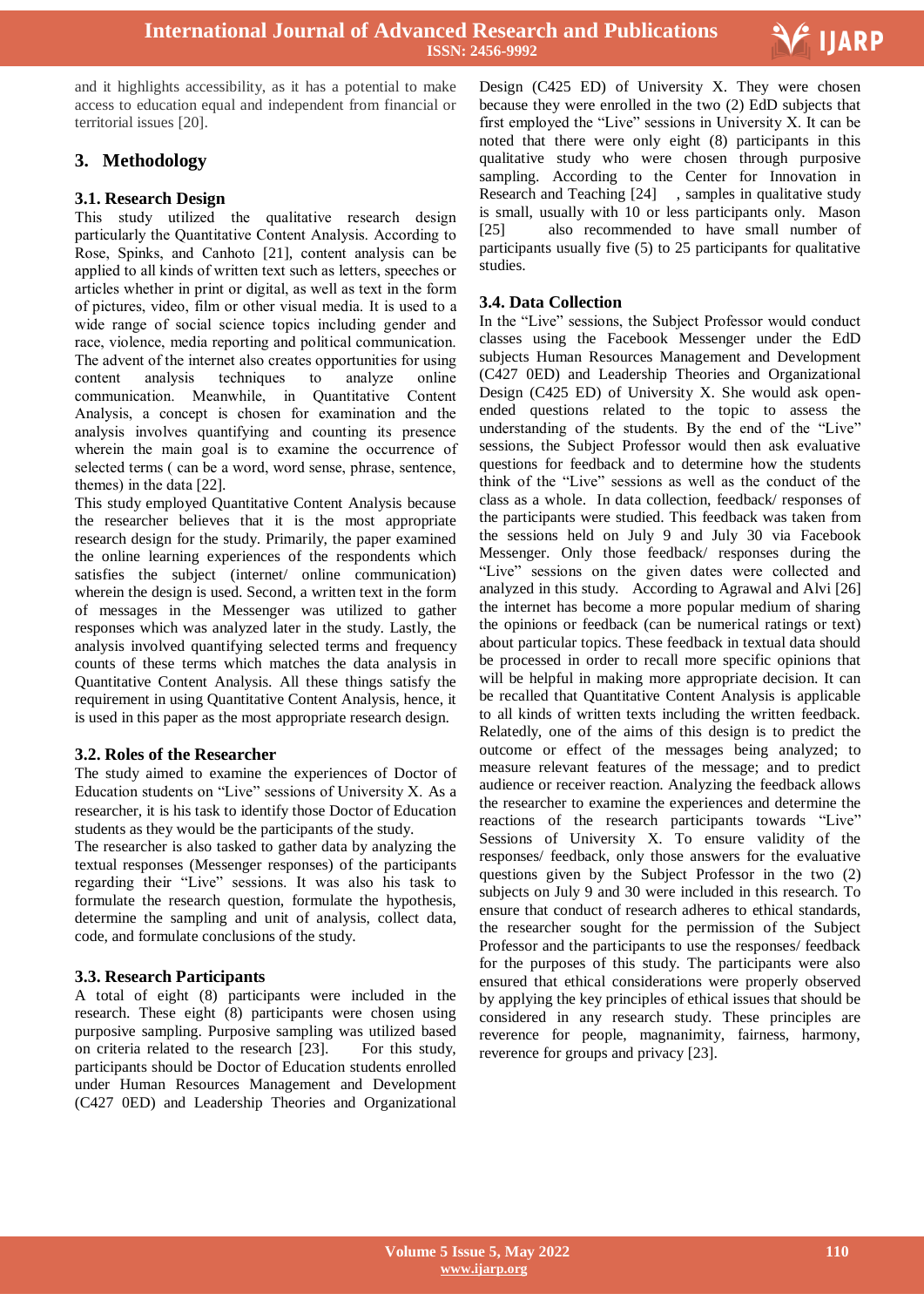

# **3.5. Analysis of Data**



*Figure 1: Steps in Quantitative Content Analysis*

In data analysis, the researcher used the steps in quantitative content analysis as presented by Rose et.al., (2015). According to Rose et. al., [21] Quantitative Content Analysis design begins with the identification of relevant concepts, and formulation of hypothesis (when appropriate) in response to the research question. In this step, decision regarding the number of concepts to code for and the development of pre-defined or interactive set of categories [22] is determined. Existing theory and prior research also play an important role in developing conceptual basis of the research as this will form the basis of the coding scheme [21]. In the current research, relevant concepts about elearning were identified and discussed. Research questions were also determined to serve as guide in answering the inquiry. E- learning related theories were also presented to assist in the development of the conceptual basis of the research. Topics and concepts that were identified include the Framework for  $21<sup>st</sup>$  Century Learning, Individualized Instruction, Multiple Intelligences, Learning Styles, and remote learning. The step under sampling and unitizing involve identifying and selecting material to analyze. At this point, the researcher need to choose between including all eligible materials or selecting a sample. Collection of sample involves obtaining the material in an analyzable format [21]. In this research, materials to analyze were the feedback responses during the "Live" sessions. These feedback responses were taken from the FB Messenger on July 9 and 30 under the EdD subjects Human Resources Management and Development (C427 0ED) and Leadership Theories and Organizational Design (C425 ED) of University X. For coding scheme and development and data collection, the researcher needs to decide on the unit of text that would be classified during the coding process. These coding units can be words, phrases, sentences, images, paragraphs or whole documents [21]. Also, in this

 step, the researcher can begin developing rules for translation of text into codes. This will keep the coding process organized and consistent [22]. This stage also requires a code book, wherein the researcher needs to prepare a coding form or coding schedule [21]. For this paper, the coding unit for analysis is words. The coding scheme involves the counting of the occurrence of words from the feedback of the participants. Everytime that a word is mentioned in the feedback, a numerical code '1' is assigned. These feedback were collected from the FB Messenger (Messenger Group) in subjects Human Resources Management and Development (C427 0ED) and Leadership Theories and Organizational Design (C425 ED) of University X on July 9 and July 30 "Live" sessions. Tables were utilized in the presentation of the responses which also served as the coding form of the research paper. The next stage in Quantitative Content Analysis are reliability testing and analysis. In this stage, piloting is essential to identify problems with the coding scheme or the coders' ability to apply it. Any such problems need to be addressed before the study proceeds [21]. For this paper, the researcher asked the ideas and opinions of the research participants regarding the coding scheme to check if the researcher interpreted correctly the responses of the participants. Doing such helped the researcher address concerns and at the same time allowing to test the reliability of the coding scheme. Identifying the findings and conclusions is the last step in Quantitative Content Analysis. In this step descriptive statistics, such as frequency counts, can be used to summarize findings from the sample [21]. Drawing conclusions and generalizations is also expected in this step. Typically, general trends and patterns are identified in this phase [22]. This stage is applied in this paper by analyzing the responses using the word frequency count. Responses were counted and presented on a table.

# **4. Results and Discussion**

**Table 1:** Experiences of the respondents to "Live" online sessions of University X

| Perceptions of the Respondents to      | <b>Frequency</b> | Rank |  |  |
|----------------------------------------|------------------|------|--|--|
| Convenient, there is no need to travel |                  |      |  |  |
| Interactive, it encourages us to       |                  | 2.5  |  |  |
| Challenging, difficult to type using   |                  |      |  |  |
| Natural, just like the natural         |                  | 2.5  |  |  |
| Effective                              |                  |      |  |  |
| Fascinating                            |                  |      |  |  |

It can be gleaned from the data that the respondents have positive experiences toward "Live" online sessions of University X. They find the online sessions convenient since they can do it anywhere; they also think that it is interactive because it encourages them to be more participative in class; they also believe that the online sessions are comparable to the natural classroom settings. These findings were in accordance with other studies which found flexibility; selfcontrol and convenience as area of strength in online learning . Murphy and Collins as cited by Eldeeb [27] reported that students participated in discussions in online courses at their most convenient time , complete assignments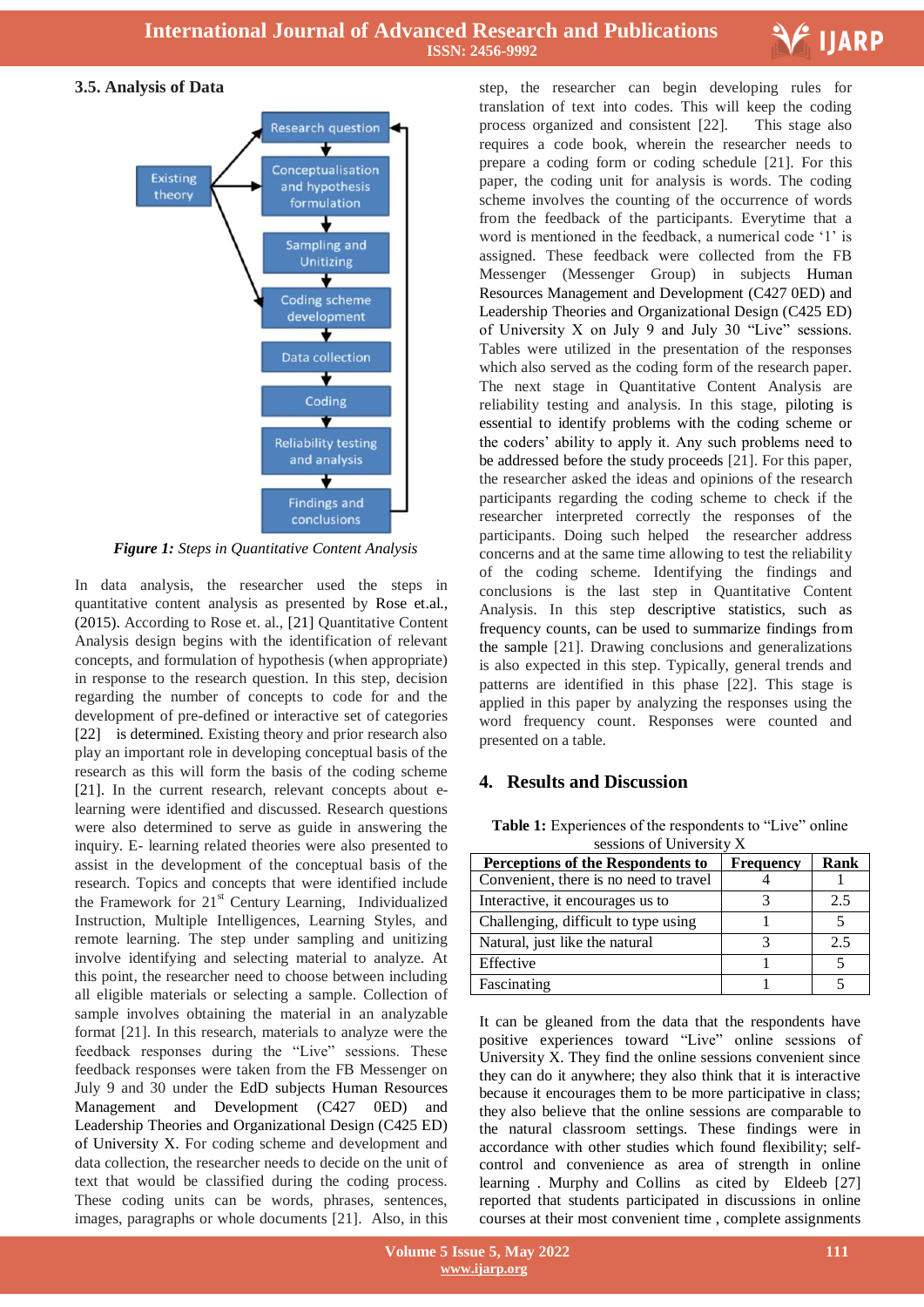

and tasks at anytime and mostly accessed the teaching/learning material from their homes at ease and convenience e.g weekends, early morning or even late evening. This was agreed Barclay [28] , he enumerated the common benefits of e-learning which include flexibility and convenience to instructors and learners, opportunities for the educational institution to extend its course offerings and move beyond geographical borders. However, he contended that factor critical to successful implementation of e-learning systems is student acceptance of the system.

**Table 2:** Problems encountered by the respondents during "Live" online sessions

| Problems encountered by the | <b>Frequency</b> | Rank |
|-----------------------------|------------------|------|
| Internet connectivity       |                  |      |
| Availability of computers   |                  |      |
| Misunderstanding due to     |                  |      |
| Typing speed                |                  |      |

Table 2 shows the problems encountered by the respondents during their "Live" online sessions. It can be noted that availability of equipment is among the common problems encountered during an online session as internet connectivity ranks first. This was followed by computer availability; misunderstanding due to typographical errors; and typing speed. According to Eldeeb [27] a successful and enjoyable e-learning experience should be accompanied by strategies to improve the access to the internet, computer and improve the broadband width. This is in accordance with other studies that reported the technical problems as a major challenge for the use of technology in learning. Similar problems were traced by a study conducted in Egypt. The study enumerated reasons why students doubt e-learning which are attributed to the lack of normal college environment, asynchronous interaction and feedback between learners and instructors, and technological infrastructure problems such as Internet speed and bandwidth besides the familiarity of the structure routine of traditional on-campus education [29].

**Table 3:** Interventions to improve the "Live" online sessions

| Interventions to improve "Live" | Frequency | Rank |
|---------------------------------|-----------|------|
| Find a place with good internet |           |      |
| Connect in Facebook to continue |           |      |

Table 3 displays the interventions to improve the "Live" online sessions of University X. It further shows that finding good internet connections and sufficient computers are the most common interventions to improve the "Live" online sessions in the university. Designing a distance-learning classroom is far more complex than putting together one of the chalk-and-talk classroom. When designing the room, it should be able to accommodate all e-learning activities. There must be a station with a linked PC that allows for application sharing and teamwork. Wired hubs where students can simultaneously listen to lectures, watch video, and communicate with colleagues in a number of locations [30] should also be present.

# **5. Conclusions**

The data presented in this part is the manifestation of the results of the information gathered from the respondents assessing the "Live" online session experiences of Doctor of Education students of University X. Participants have

positive experiences towards "Live" online sessions of University X. They see the experience to be convenient, interactive and natural as the normal classroom settings. This positive reaction may spring from the beauty of the "Live" that allows the participants, even though they are working professionals, to attend class without experiencing the difficulty of commuting and still allows them to participate the class just like the normal classroom set-up. Availability of equipment such as computer and internet remain to be the problem faced by the participants during the "Live" online sessions in University X. This finding means that there is still a need to improve the computer equipment to support the different e-learning activities of the participants. University X should establish an e-classroom that can support e-learning activities. This e-classroom must be set-up to maximize the learning opportunities available not just for the Doctor of Education students of University X but of the entire student body of the university.

#### **6. References**

- [1]. Belcher, L. (2016, August 8). Advantages and disadvantages of technology advances. CHRON. http://smallbusiness.chron.com/advantagesdisadvantages-technology-advances-12579.html
- [2]. Sharma, M., & Gupta, A. K. (2012). Effectiveness of Electronic Classroom for teaching general science at secondary school level. MIER Journal of Educational Studies Trends and Practices, 2(1), 66– 85. https://doi.org/10.52634/mier/2012/v2/i1/1585
- [3]. Rouse, M. (2005). distance learning (e-learning). WhatIs.com. http://whatis.techtarget.com/ definition/distance-learning-e-learning
- [4]. Sener, John. (2015, July 7). Updated e-learning definitions . OLC Insights. http://onlinelearningconsortium.org /updated-elearning-definitions-2/
- [5]. Panlilio, M. M. (2012, May 19). 21st century teacher competency and standards. SCRIBD. http://www.scribd.com/doc/31588834/21st-Century-Teacher-Competencies
- [6]. Framework for 21st Century Learning. (n.d.). Our mission is to realize the power and promise of 21st century learning for every student—in early learning, in school, and beyond school—across the country and around the globe. BattleforKids. http://www.p21.org/our-work/p21-framework
- [7]. Cruickshank, D. R., Jenkins, D. B., & Metcalf, K. K. (2009). The act of teaching (6th ed.). USA: McGraw-Hill.
- [8]. Lucido, P. I. (2007). Educational technology 2. Quezon City: Lorimar Publishing.
- [9]. Zarsadias, A. B. (2010, December ). Information and Communication Technology and Education. The MSEUF Quarterly, 95-100

[10]. Guignon, A. (2011). Howard Gardner's multiple